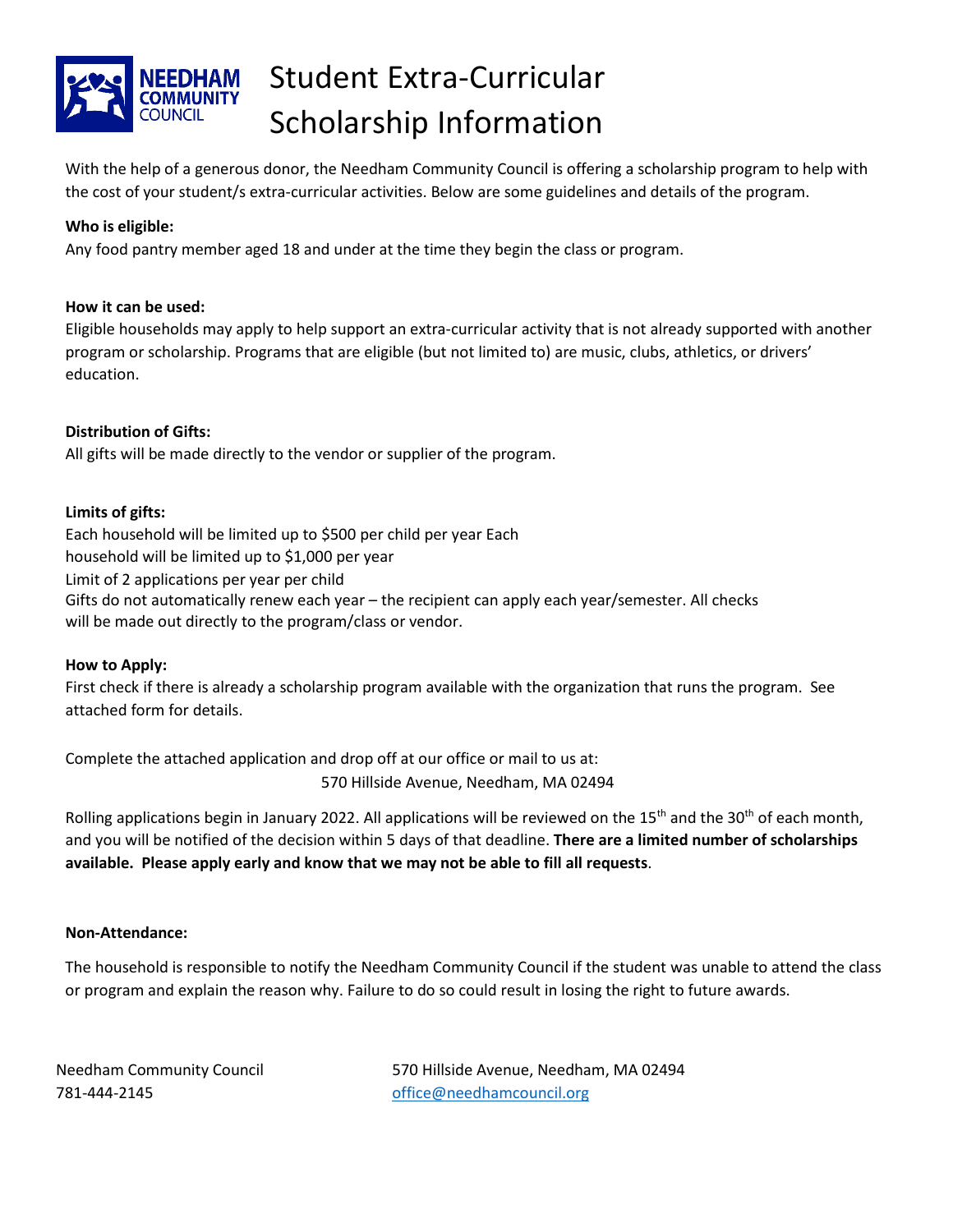

## Other Programs with Scholarship Options

Many of the programs that are available in Needham already have scholarships available. BEFORE you submit this application, we ask that you check with the program to see if your student is eligible for any of their scholarships. Below is a list and contact information for some of the more common programs. **Please email the program to ask before you submit a request.** If the programs scholarship pays only a portion of the total fees, we may be able to make up the difference.

### **Charles River YMCA**

These programs and membership typically have scholarships available for income eligible families. Please contact the email below or go in person to the Y to receive an application [CharlesRiverY@ymcaboston.org](mailto:CharlesRiverY@ymcaboston.org)

### **Needham Parks & Recreation**

Most food pantry customer are eligible for a pool pass and classes. To apply for a scholarship begin by calling our office to get a referral letter. Then you should email Parks and Rec or go in person to the Rosemary Pool complex to request to sign up [parkandrecreation@needhamma.gov](mailto:parkandrecreation@needhamma.gov)

### **Needham Driving School**

Some students at the high school qualify for free or discounted driving lessons. This is covered through the high school. Have your student reach out to their guidance counselor to arrange for this program. If there are portions that are not covered by the high school's scholarship program, you may apply for the additional here.

### **Needham Youth Sports**

There are many Needham sports teams like Needham Soccer Club, St. Joe's or Needham Metrowest Basketball, Needham Baseball & Softball, and others that offer scholarships. Please EMAIL the program that you are interested in request a scholarship.

Needham Soccer Club: [executivedirector@needhamsoccer.com](mailto:executivedirector@needhamsoccer.com) St. Joe's Basketball: Steve Bloomberg [/ coachsteve39@msn.com](mailto:coachsteve39@msn.com) Needham MetroWest Basketball: [needhammetrowest@gmail.com](mailto:needhammetrowest@gmail.com) Needham Baseball & Softball:

### **Other Programs**

Many camps, ballet studios, and art studios can offer a discounted or free class to families that qualify. We ask that you contact the provider to ask about options prior to submitting your request here. If the program only pays part of the class, we encourage you to apply here for the remainder of the fee.